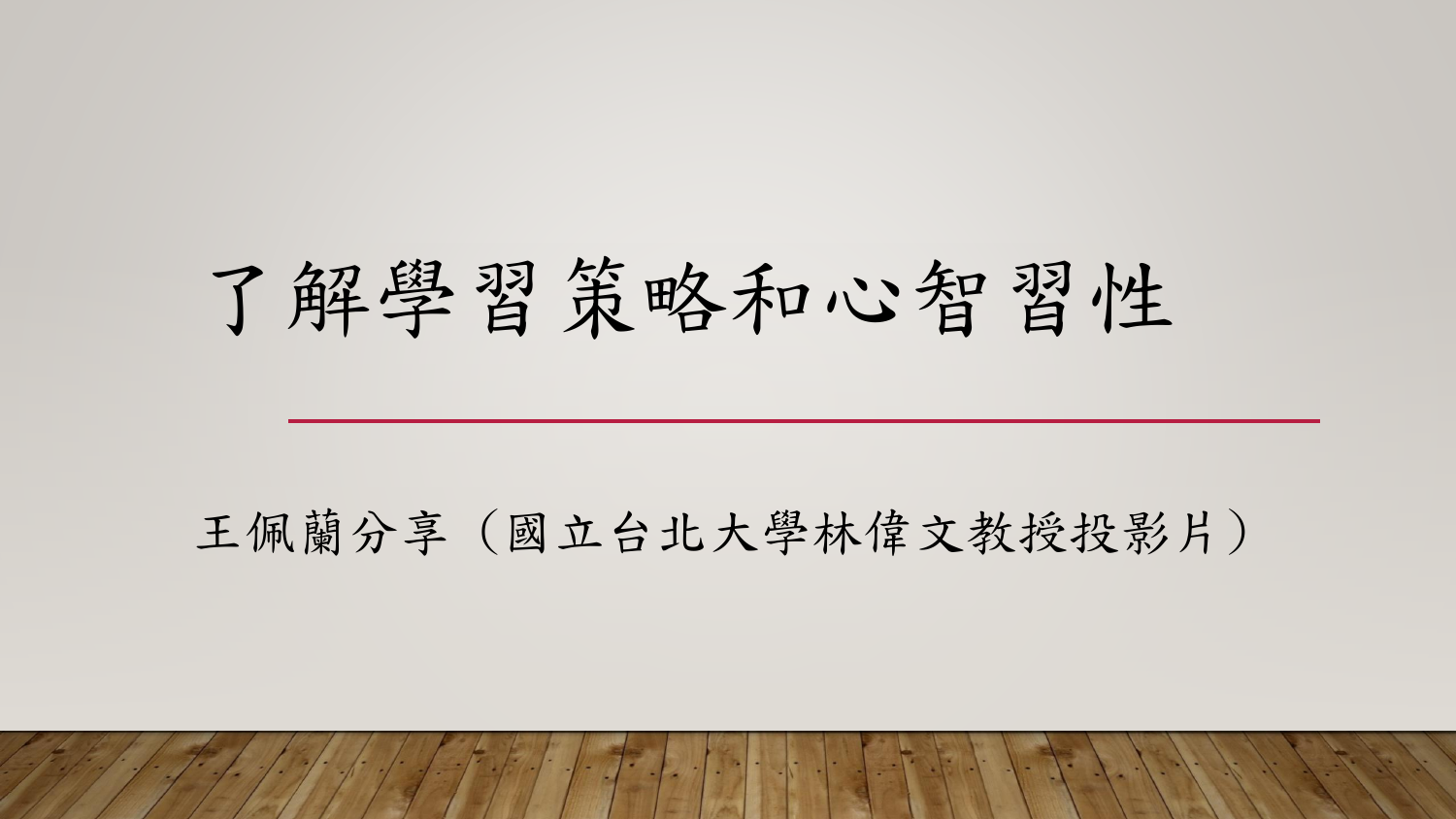#### 學習策略概念的釐清

- 要以學生為主體,學生扮演主角,是否用這個策略在學習。
- 教的時間很多、學的時間很少。
- 透過"提問"(不論是口語或書面)成為學習學習策略的思 考鷹架。最後要讓學生能自問自答。
- 可適當運用視覺組織圖(graphic organizer)引導思考步驟。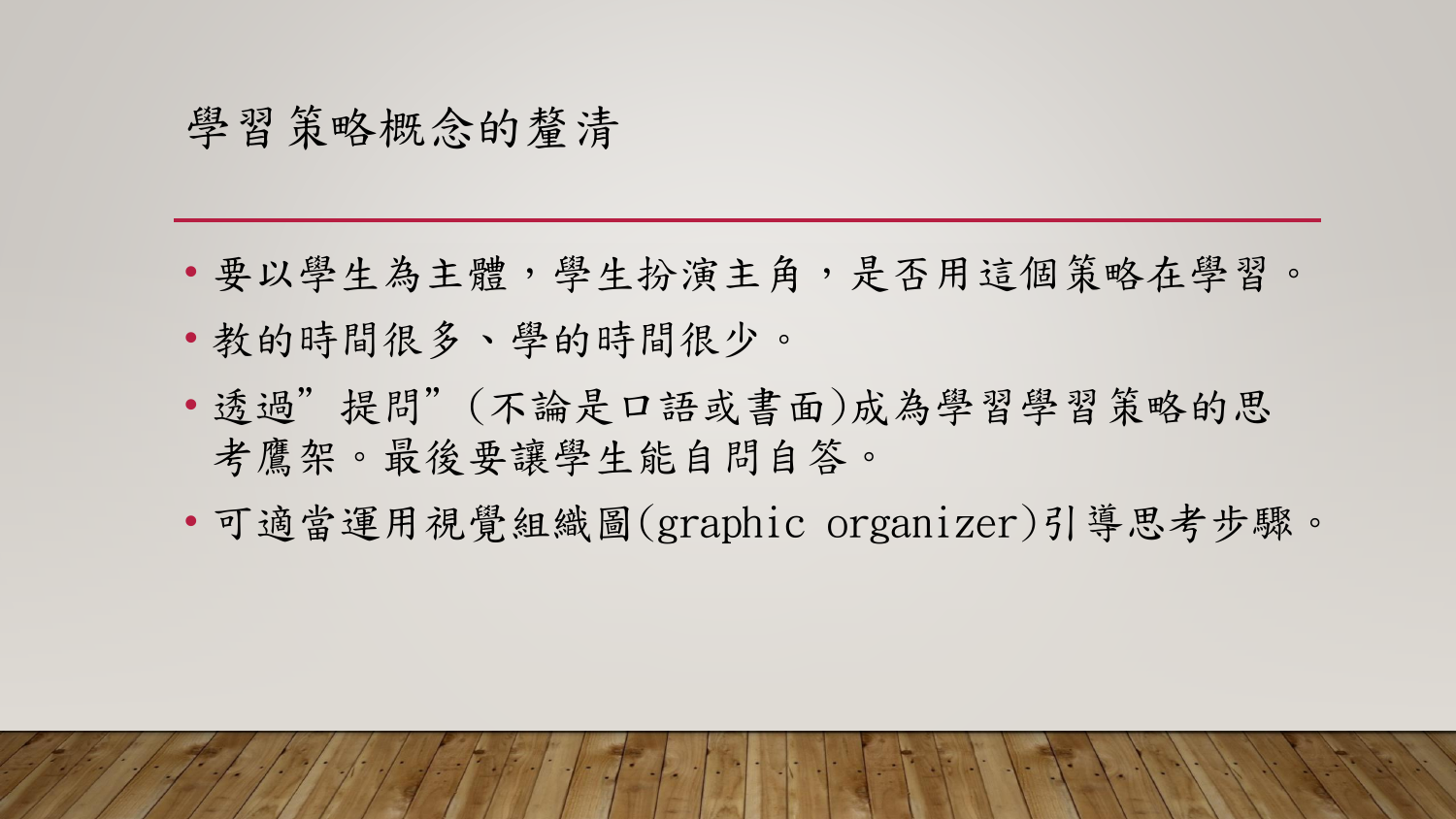#### 學習策略概念的釐清

- 在學習的歷程中,如果自我調整的學習歷程沒有發生,就 只是單獨學習這個思考的方式,但並沒有運用學習策略學 習的歷程產生。
- 教學策略要變成學習策略,要提供學生運用及選擇所學策 略應用的歷程。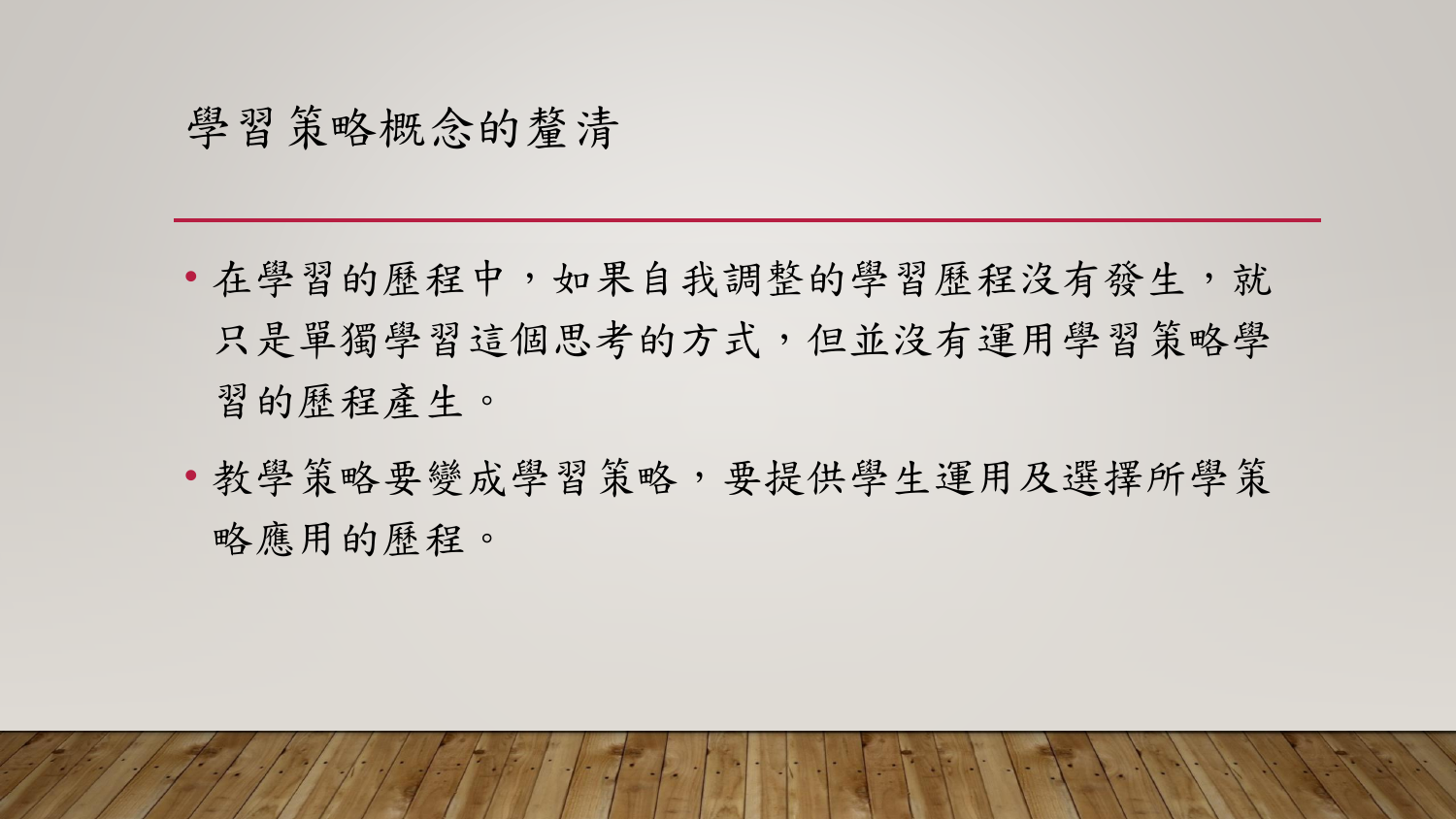

Task Analysis任務分析 Goal setting 目標設定 Strategic planning 策略安排

Self Motivation Beliefs-efficacy自我動機、信念、效能 Self-efficacy 自我效能 Outcome expectations 產出的期 許 Intrinsic interest/ value 內在的興趣與價值 Learning goal orientation 學習目標取向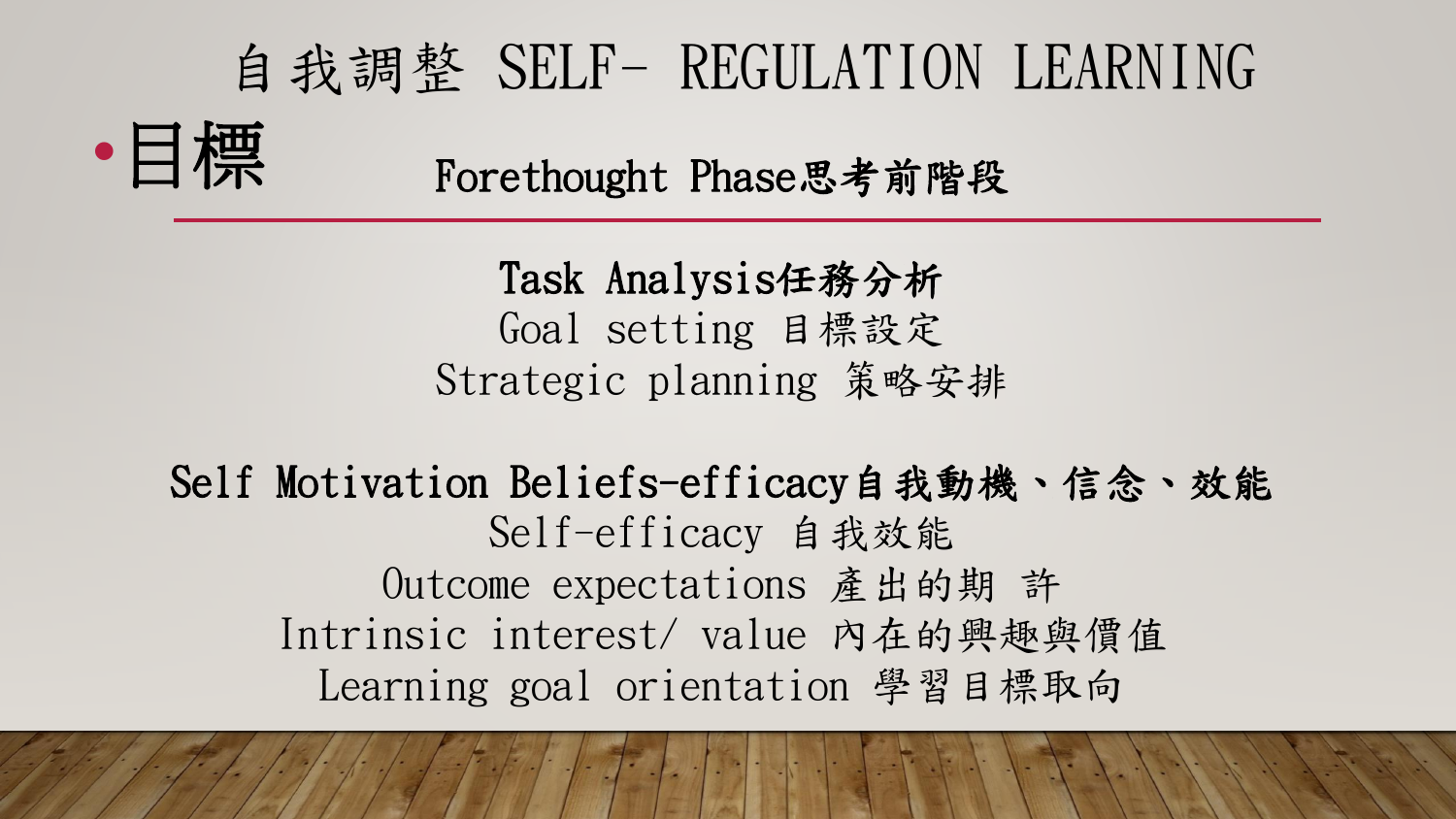# 自我調整 SELF- REGULATION LEARNING Forethought Phase思考前階段

Task Analysis任務分析 Goal setting 目標設定 Strategic planning 策略安排 Self Motivation Beliefs-efficacy 自我動機、信念、效能 Self-efficacy 自我效能 Outcome expectations 產出的期 許 Intrinsic interest/ value 內在的興趣與價值 Learning goal orientation 學習目標取向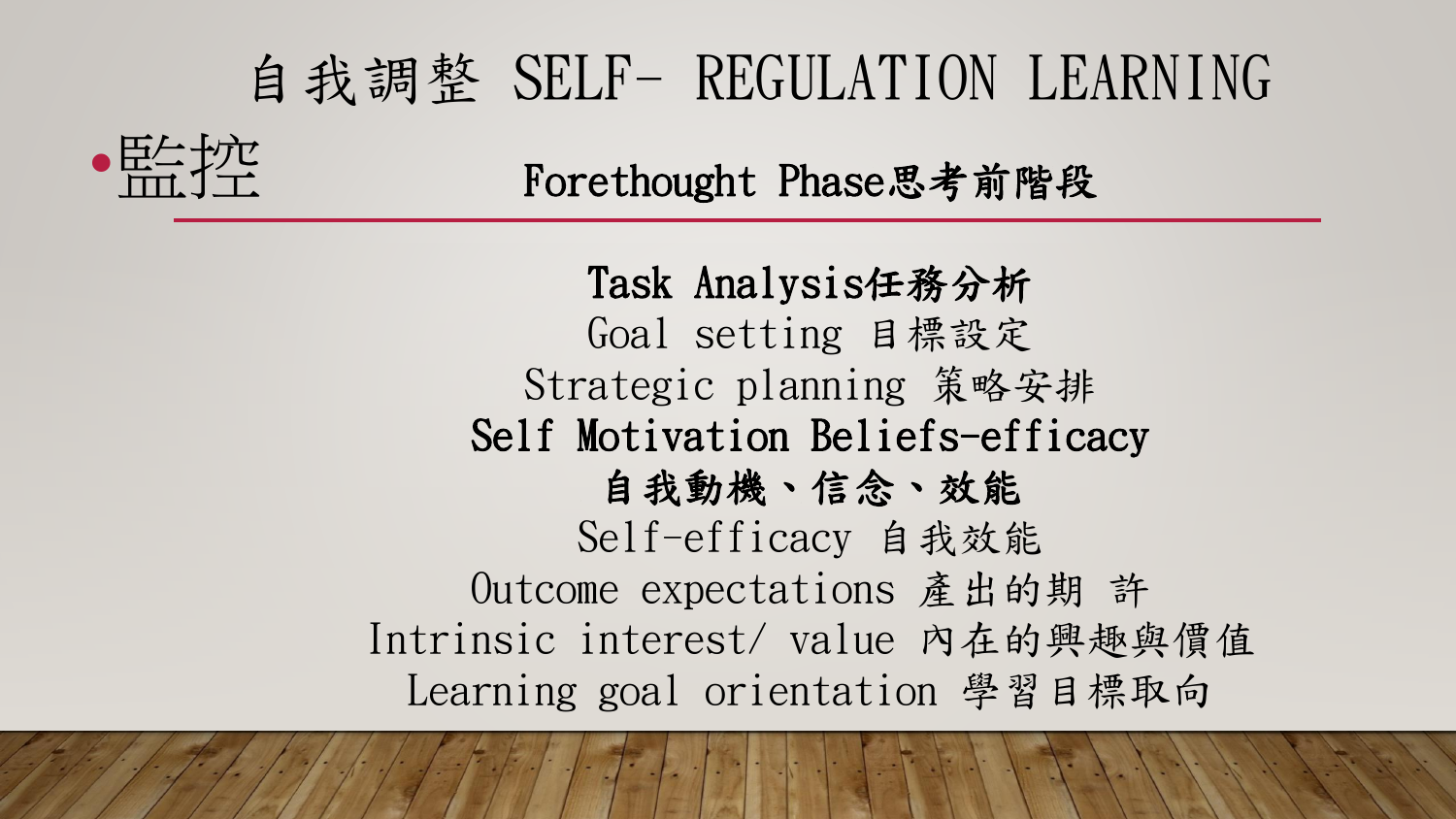# 自我調整 SELF- REGULATION LEARNING •省田<br>Self-reflection Phase自我省思階段

**Self Judgement**自我判斷 Self-evaluation 自我評量 Causal attribution 因果歸因

#### **Self-Reaction**自我反應

Self-satisfaction/affect 自我滿足 Adaptive/defensive 自我影響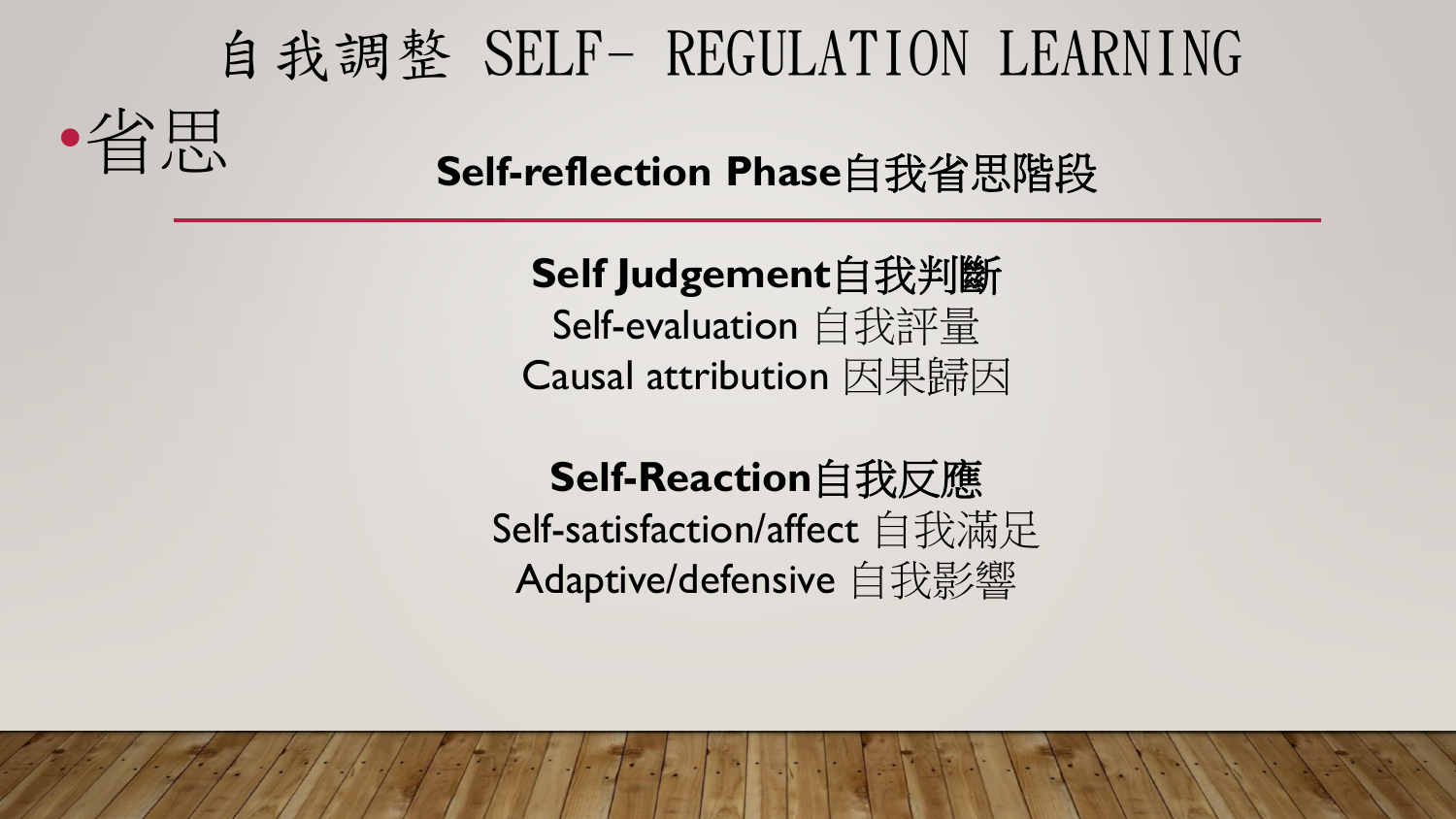知識的種類

- 陳述性知識 : 事實知識、概念知識(declarative knowledge)。
- 程序知識 : (Procedural knowledge):
- 自我調整(後設認知知識)
- **→ 策略知識 : (strategic knowledge):**
- 認知任務知識(包含脈絡和情境的知識)(K): When & Why
- ▶自我知識(Self knowledge):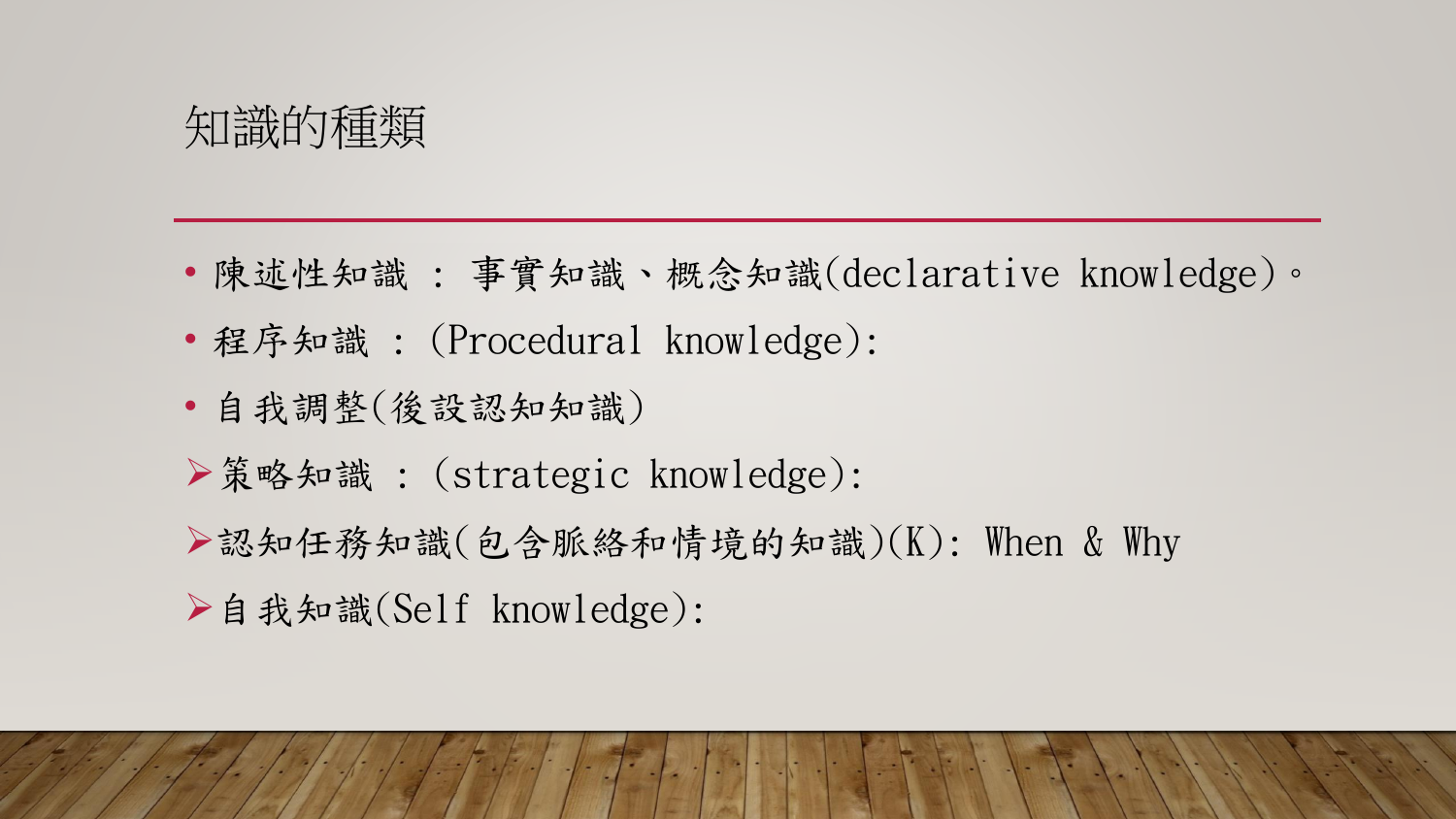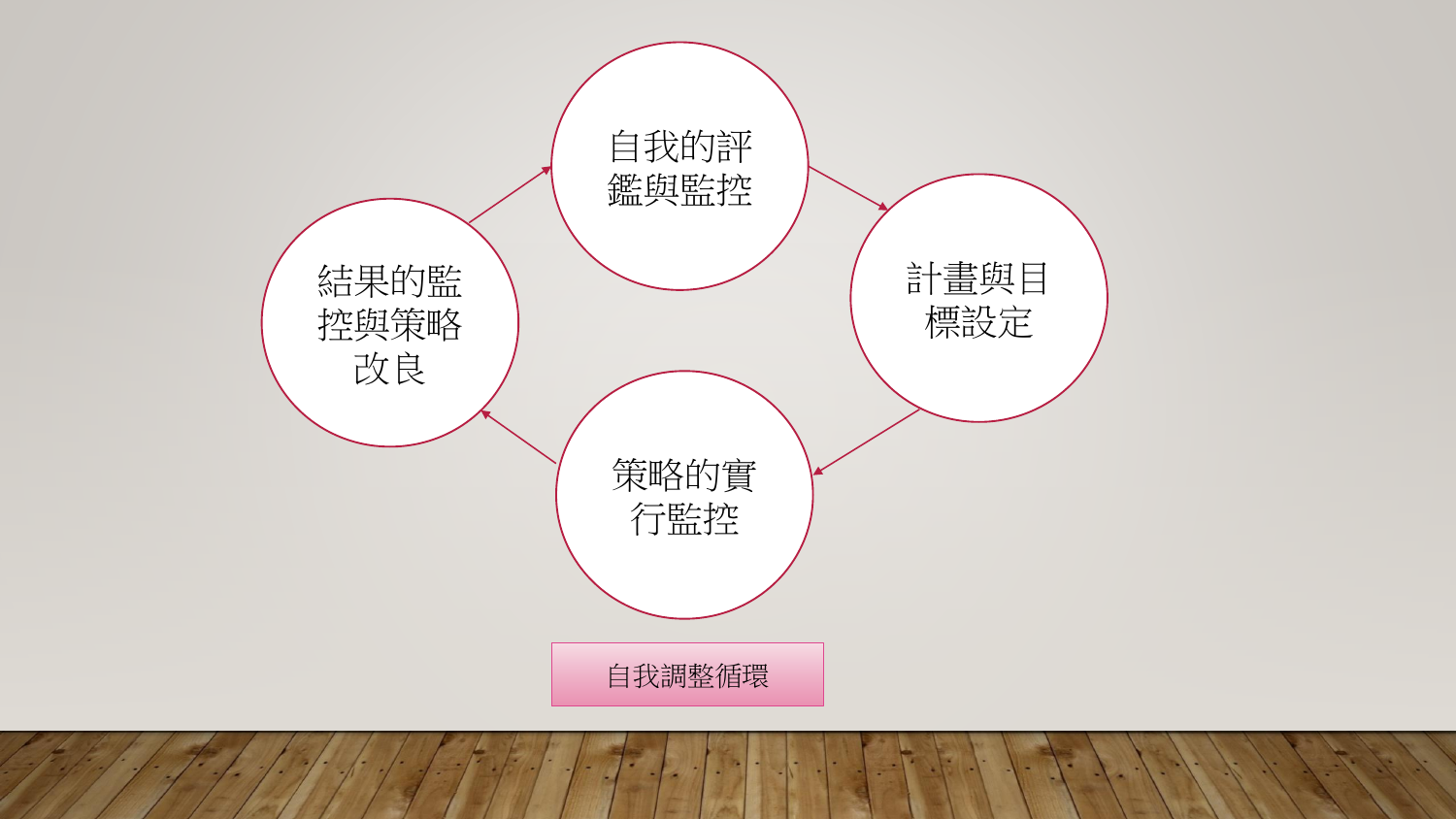學習策略

• 基本學習策略(重視學習和理解)

記憶與理解策略

#### 探究策略

- 學科特定學習策略(重視學習和理解)
- 思考策略: 六頂思考帽、腦力激盪、ORID
- 心智習性: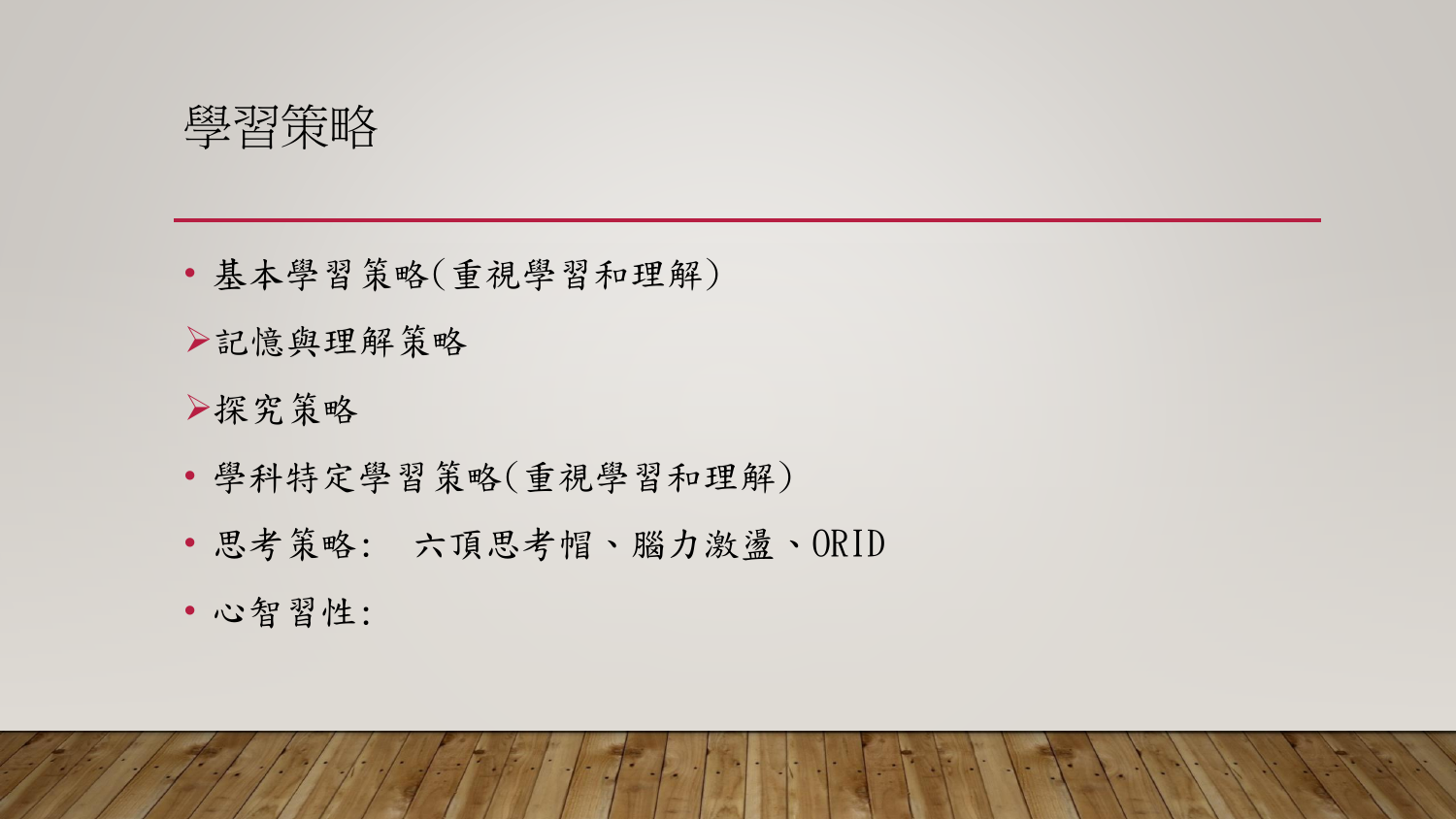#### 16種重要的心智習性

- 堅持。 • 應用舊知識於新情境。 • 能共同協力思考。
- 控制衝動。 • 清楚、精準的思考和溝通。 • 敞開心胸不斷學習。
- 以了解和同理心傾聽。 用各種感官覺察。
- 彈性思考。 • 創造、想像、創新。
- 反省思考方式。 • 保持好奇和讚嘆之心。
- 力求精準。
- 願意冒險並承擔後果。
- 質疑並提出問題。 • 有幽默感。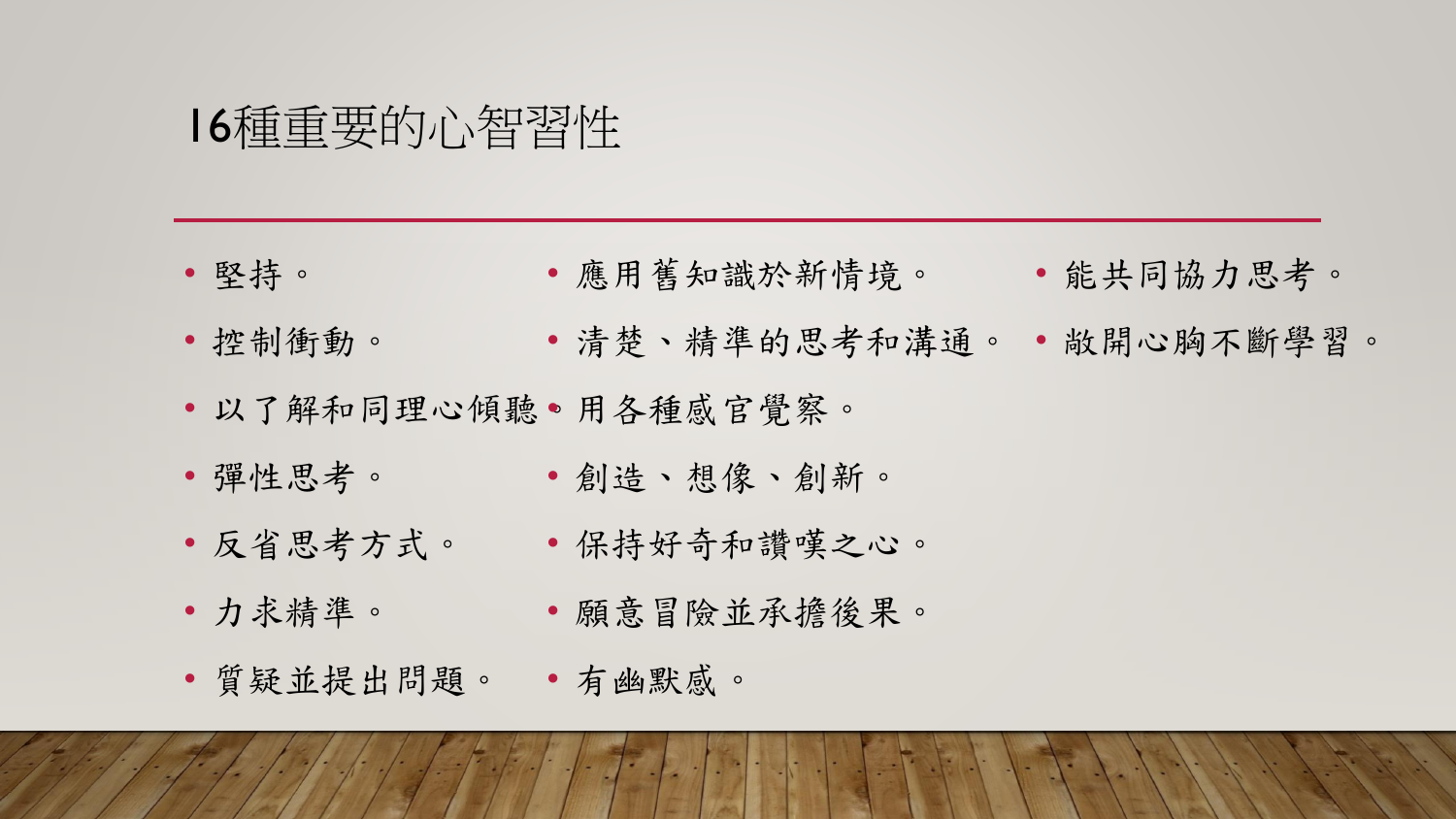#### 教導學習策略的方式

- 透過提問、視覺組織、提示建構鷹架。
- 直接教學
- 融入學科
- 反覆練習(routines):跨學科/單元/時間
- 省思修正:提供檢核表或目標以供學生省思(建構後設認知)
- 成功經驗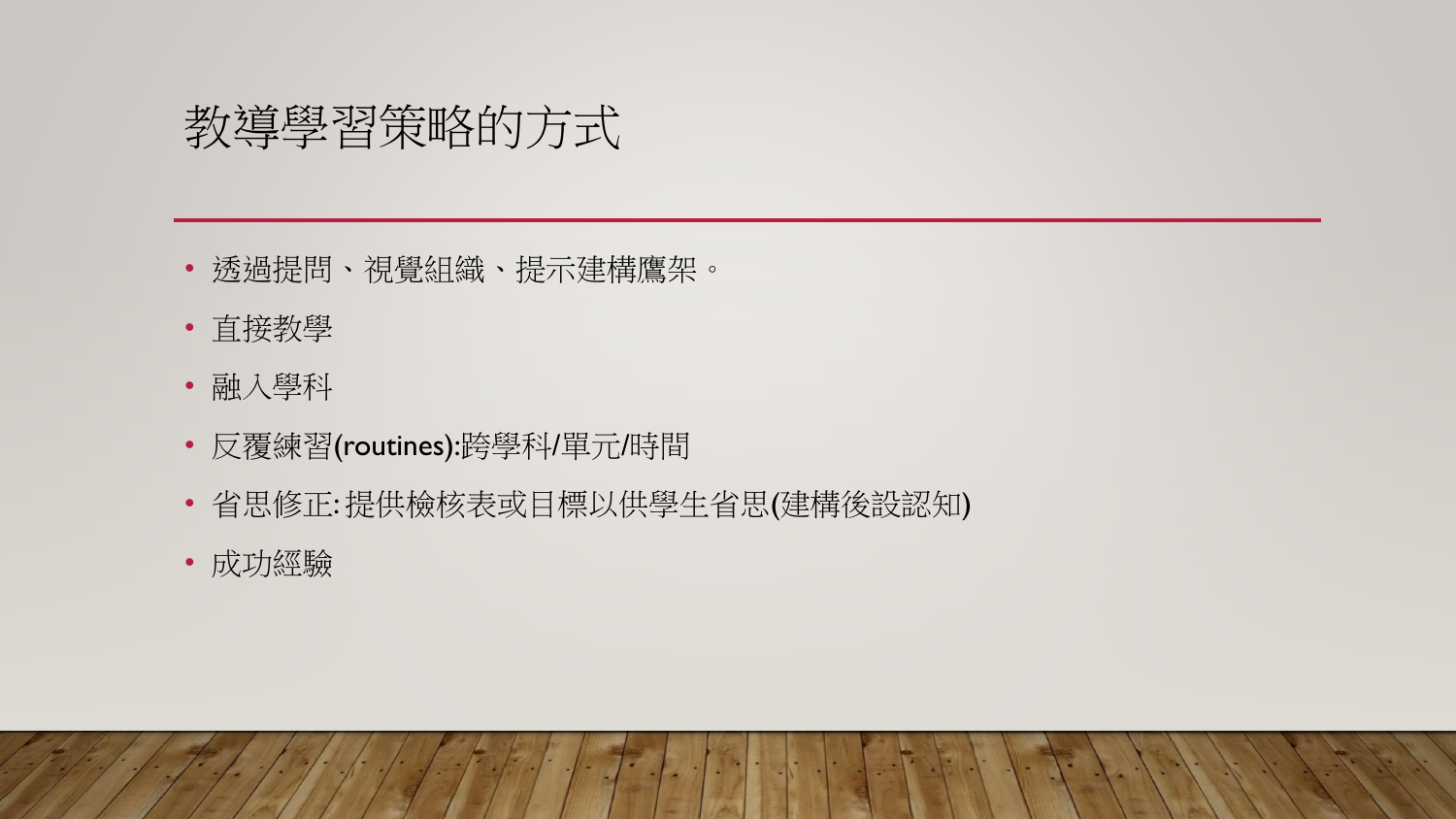### 直接教導學習策略與心智習性

- 示範 : 放聲思考(思考的過程)。
- 說明: 說明為什麼要這麼做。
- 互動:
- 省思: 提供檢核表或目標以供學生省思(建構後設認知)
- 回饋: 老師提供回饋(做錯的地方)
- 遷移: 提供其他的練習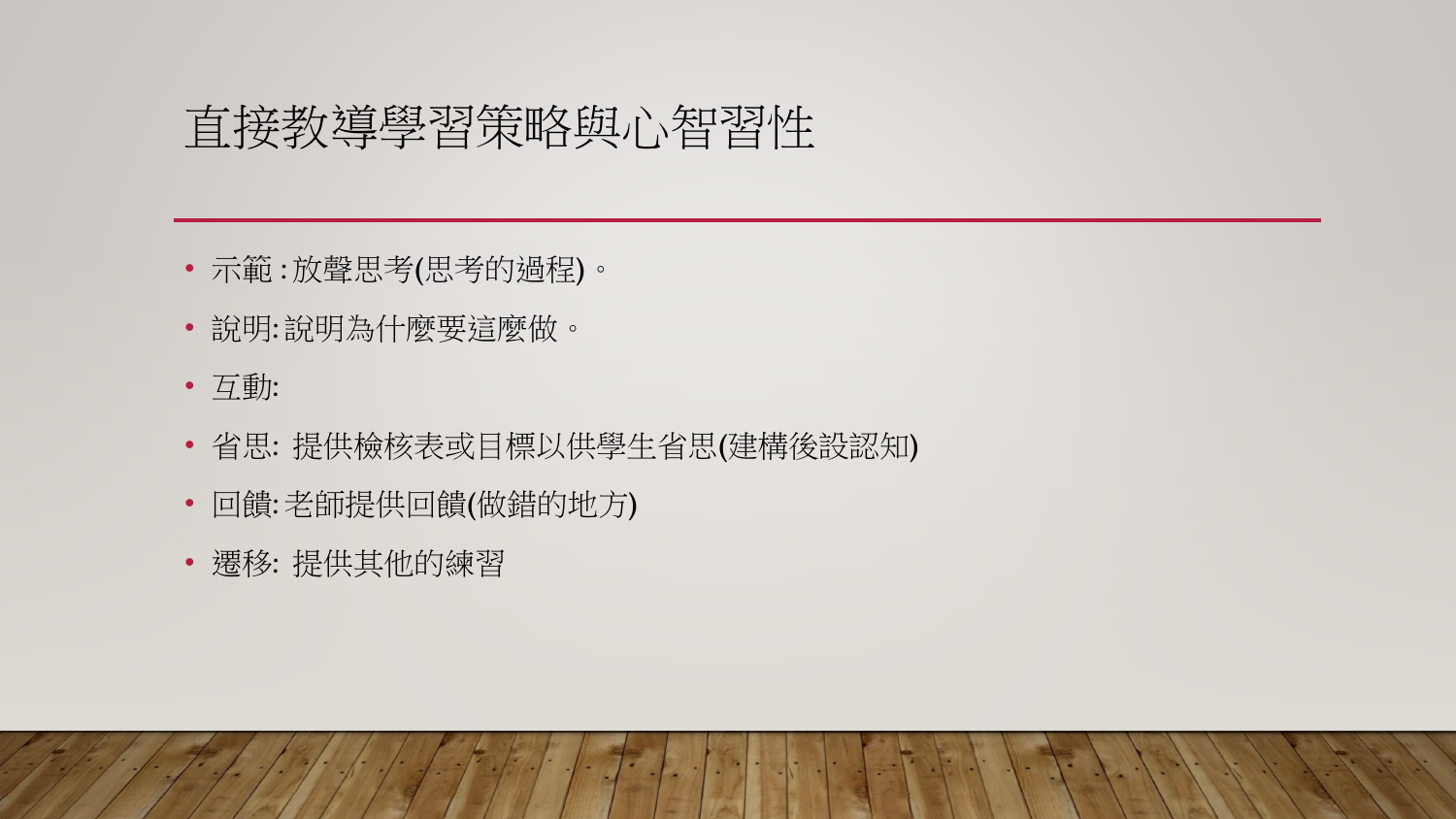### 融入學科: INFUSION LESSONS

- Lesson Introduction
- The Thinking Activities
- Writing Activities
- Prompting Students to Reflect on How are they Thinkingot
- Helping Students Transfer the Use of This Skill to Other Examples  $(\text{if}$ 遷移)
- Helping Students Transfer the Use of This Skill to Other Examples(進入情境)